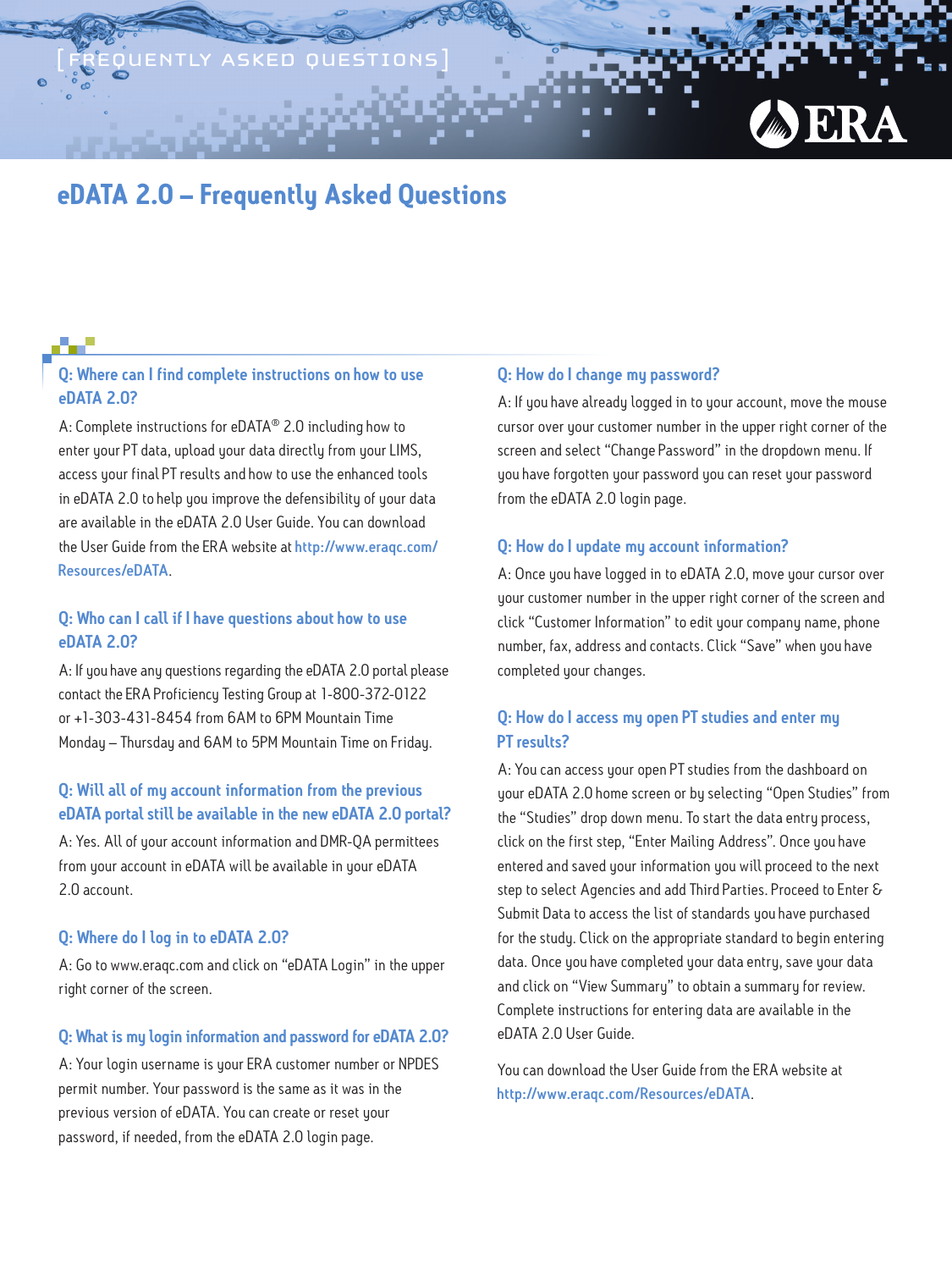# Q: Can I upload my data directly from my LIMS rather than manually entering my results?

A: Yes. A how-to video, webinar, and detailed user's guide on requirements to set up your CSV file and how to submit your data can be found on our website at [www.eraqc.com/Resources/eDATA](http://www.eraqc.com/Resources/eDATA).

# Q: Will I receive a confirmation that I have successfully submitted my PT results once I've finished entering my data?

A: Yes. You will be emailed a confirmation or you can download a summary report by clicking on "View Summary" on the Home page.

#### Q: Can I set reminders for my upcoming studies?

A: Yes. You can set a reminder in your MS Outlook calendar for the Upcoming Studies list on the eDATA 2.0 Home page.

#### Q: Where can I find my open study to enter my data?

A: Open studies are displayed by your dashboard on the eDATA 2.0 Home page and also on the Open Studies page that can be accessed under the Studies tab.

#### Q: Where can I find and review my completed PT study results?

A: Your recently closed studies are displayed on the eDATA 2.0 Home page. A complete list of your closed studies is provided on the Closed Studies page that can be accessed from the Studies tab.

If you have participated in a large number of studies, search and sort options are provided on the Closed Studies page to help you easily find a specific closed study.

#### Q: Can I access exception reports in eDATA 2.0?

A: Yes. Exception reports can be accessed from the recently closed studies list on the eDATA 2.0 Home page and Closed Studies page that can be accessed under the Studies tab.

# Q: Is there an easy way to download my PT results to a spreadsheet?

A: Yes. The Custom Export Generator can be accessed from the Reports drop down menu which allows you to download your data in CSV format which can be opened in MS Excel. The Custom Export Generator allows you to filter and select the data you want based on the year, study type, standard, analyte or evaluation. You can also select the data columns to be reported and arrange them to suit your specific needs.

# Q: How can I use eDATA to help me with Demonstration of Capability?

A: In addition to the required data entry fields, optional fields are provided during data entry to record information required by the 2009 TNI Standard for Demonstration of Capability including SOP and revision number and analyst name. When these fields are completed the information will be displayed in your performance report and can be easily filtered and exported by analyst to use for DOC.

### Q: Does eDATA 2.0 store my DMR-QA Permittee information from year to year?

A: Yes. Just like the original eDATA system, eDATA 2.0 retains your permittee information so you don't have to rebuild your list.

# Q: Where do I go to update DMR-QA Permittee information and review DMR-QA data?

A: The "Review DMR-QA Data" link, found under the DMR-QA tab.

#### Q: What is a NELAC Code?

A: A NELAC Code is a unique numerical identifier for each method assigned by the NELAC Institute (TNI). Method Codes are used by Accrediting Bodies in the U.S. for automated data validation. If you choose a method from ERA's drop down lists, the correct NELAC Code will populate. If you type your own method into the field provided, you may need to look up the Method Code in the TNI database. ERA has included a link to the TNI database under the Resources tab.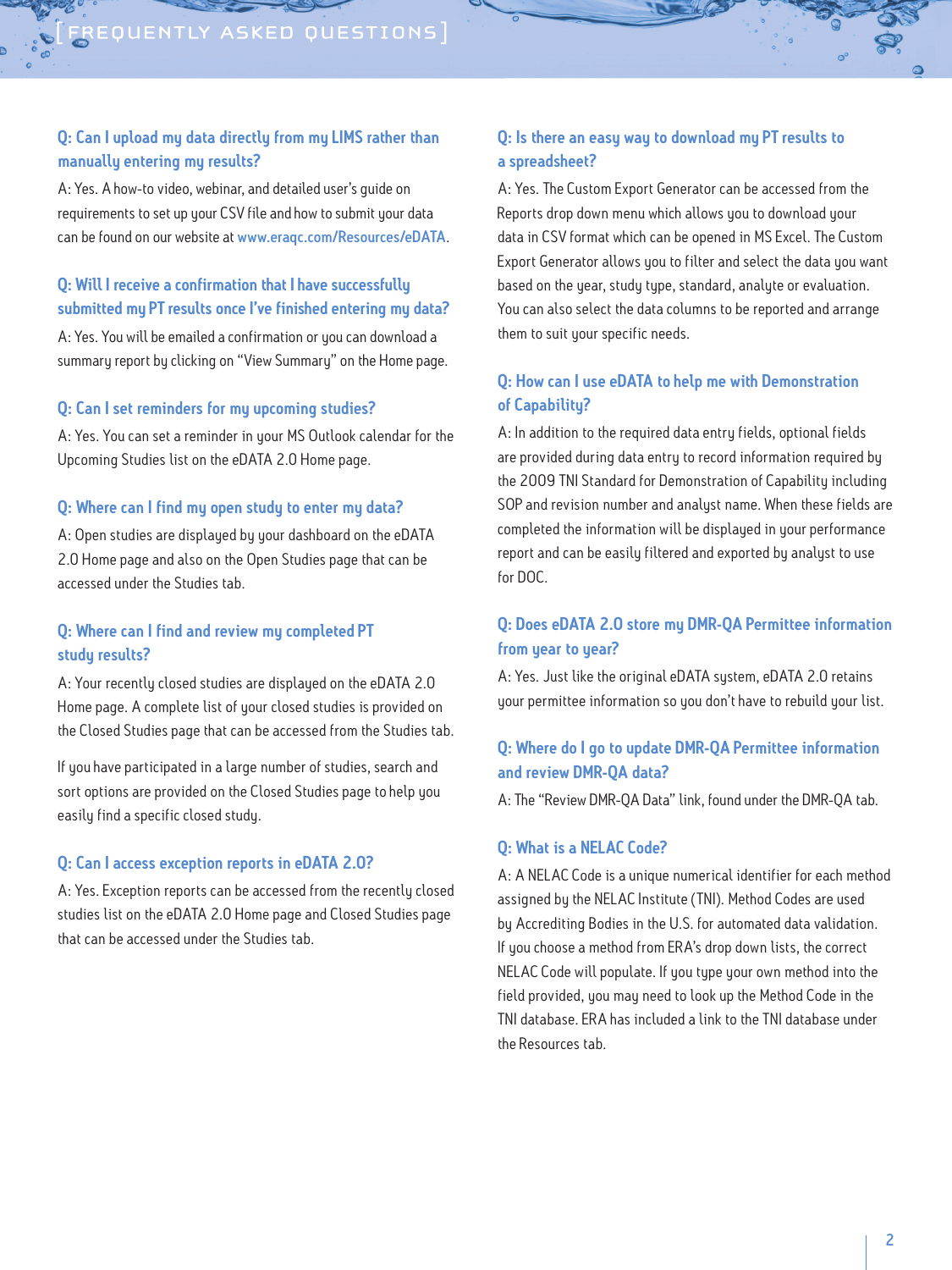# Q: How much of my past data has been moved into eDATA 2.0?

A: For customers within the U.S., all of your historical data has been moved into eDATA 2.0, and all future data will be accumulated. You will be able to access performance reports and exception reports for this data. Final Reports will be available for all existing studies and after studies are closed and evaluated in eDATA 2.0.

For customers outside the U.S., roughly 18 months of historical data has been moved into eDATA 2.0, and all future data will be accumulated. You will be able to access all Performance, Exception, and Final Reports going forward after studies have been closed and evaluated in eDATA 2.0. Please keep in mind that when looking at HOYL, z-Score Graph, and the Custom Export Generator, they are only displaying information that is available in eDATA 2.0.

# Q: What are the "Customize Step 2 Reports" and "NPDES Permittee Reporting" steps in the PT process?

A: These steps were added in response to U.S. requirements. Most international customers don't need to fill out these steps. The only required steps are "Enter Mailing Address", "Select Agencies & Third Parties", and "Enter & Verify Data". Once you have completed these steps, you will have until the study closes to add/change any data. Your data will be evaluated as it has been entered. Please make sure to complete the "Evaluate & Report" step if you are reporting data for a QuiK Response.<sup>™</sup>

#### Q: Can I access my Certificates of Analysis in eDATA 2.0?

A: Yes, certificates of analysis for QC or CRM samples that you have purchased can be found under the "Resources" tab in eDATA 2.0.

# Q: How do I compare myself to other labs that participated in a studu?

A: Go to the "Reports" tab and click on HOYL. This will give you a quick comparison of your pass rate with the pass rate of all the other participants in the study, down to the analyte level. The "Analyte Pass Rate – All Labs" value is calculated based on all the participants in the study or standard that reported results for the same analytes you reported.

# Q: I logged in under my corporate account, but nothing is displayed. Is this right?

A: Yes. Since the account number that you are logging in as hasn't actually participated in a study, you won't see the recently closed studies or open studies on your dashboard. You can see a snapshot of all the labs in your network and dig into their data in HOYL, see "not acceptable evaluations" by analyte/matrix/method/revision with PT Review, identify analyte trends with z-score graph, and export your data, your way with the Custom Export Generator – all under the "Reports" tab.

# Q: I want my PT report to go to multiple people in my facility, but I can only set one default email address. What can I do?

A: You can send your final PT report to anyone you would like by adding them as a "Third Party" in step 2 of the PT process - select "Agencies & Third Parties". Please note that they may receive this report by mail.

# Q: Is there a quick way to see the analytes I may have failed for a particular study?

A: Yes. We added Exception Reports to eDATA 2.0 that only show analytes with "not acceptable" or "concern" evaluations in the study. After the study has been closed and evaluated, you will find a quick link to this report on your PT dashboard under the "Recently Closed Studies" section, or you can find older studies under the "Studies" tab.

#### Q: I failed an analyte in my PT. How do I look deeper into the data to make sure the problem was with my analysis?

A: The Final Report, Performance Report and Exception Report all show the number of participants in the study for a particular analyte. If you want to investigate further into the data, you can look at the study statistics under the "Statistics" tab. Here you will find analyte details from the study including historical and study failure rate, failure rate bar graph by technology, scatter plot of the results by method, distribution curve and much more.